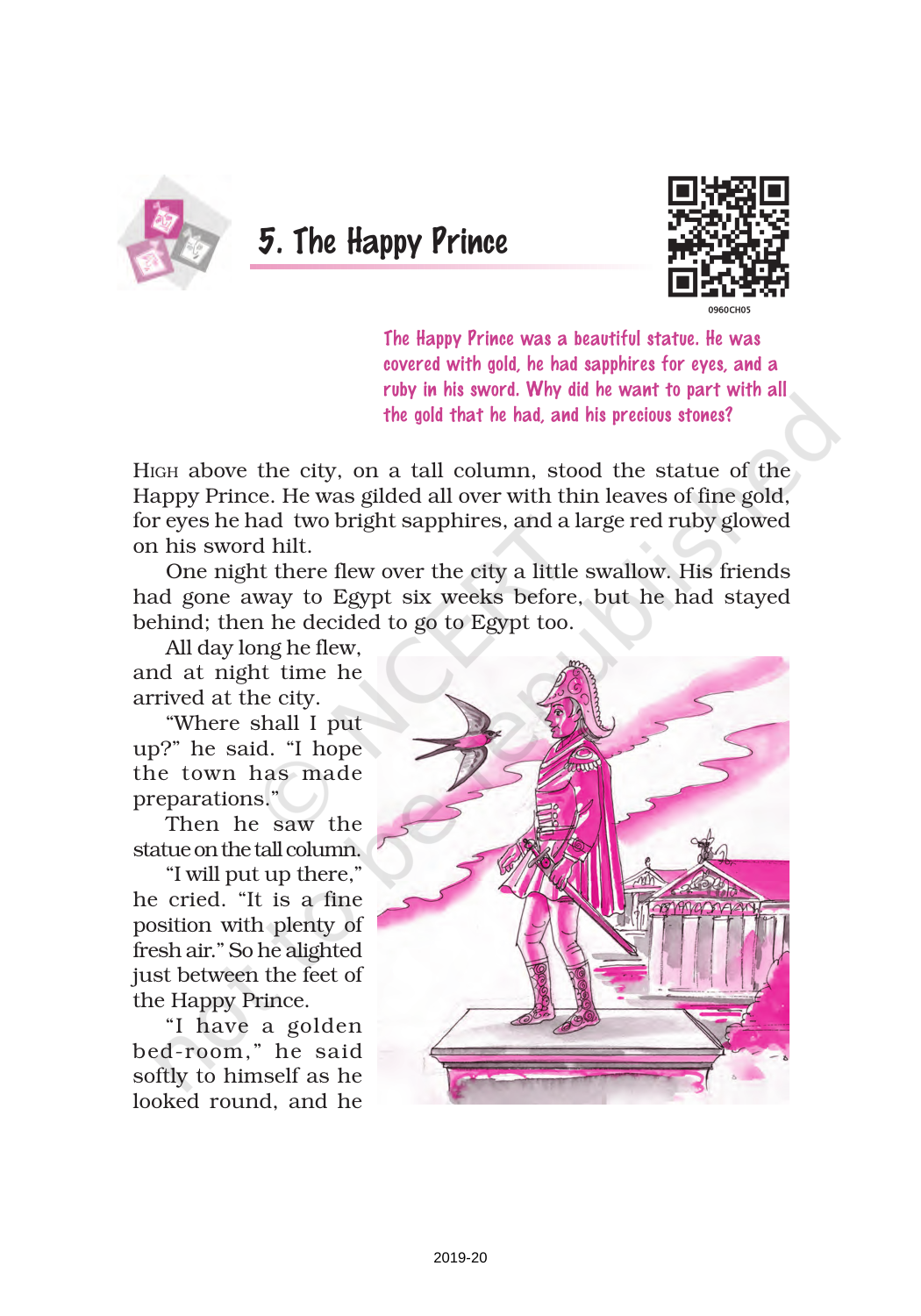prepared to go to sleep; but just as he was putting his head under his wing a large drop of water fell on him. "What a curious thing!" he cried. "There is not a single cloud in the sky, the stars are quite clear and bright, and yet it is raining."

Then another drop fell.

"What is the use of a statue if it cannot keep the rain off ?" he said. "I must look for a good chimney pot," and he determined to fly away.

But before he had opened his wings, a third drop fell, and he looked up, and saw — Ah! What did he see?

The eyes of the Happy Prince were filled with tears, and tears were running down his golden cheeks. His face was so beautiful in the moonlight that the little swallow was filled with pity.

"Who are you?" he said.

"I am the Happy Prince."

"Why are you weeping then?" asked the swallow. "You have quite drenched me."

"When I was alive and had a human heart," answered the statue, "I did not know what tears were, for I lived in the Palace, where sorrow is not allowed to enter. My courtiers called me the Happy Prince, and happy indeed I was. So I lived, and so I died. And now that I am dead they have set me up here so high that I can see the ugliness and all the misery of my city, and though my heart is made of lead yet I cannot choose but weep."

'What! Is he not solid gold?' said the swallow to himself. He was too polite to make any personal remarks.

"Far away," continued the statue in a low musical voice, "far away in a little street there is a poor house. One of the windows is open, and through it I can see a woman seated at a table. Her face is thin and worn, and she has coarse, red hands, all pricked by the needle, for she is a seamstress. She is embroidering flowers on a satin gown for the loveliest of the Queen's maids of honour, to wear at the next Court ball. In a bed in the corner of the room her little boy is lying ill. He has a fever, and is asking his mother to give him oranges. His mother has nothing to give him but river water, so he is crying. Swallow, Swallow, little Swallow, will you not bring her the ruby out of my sword hilt? My feet are fastened to this pedestal and I cannot move."

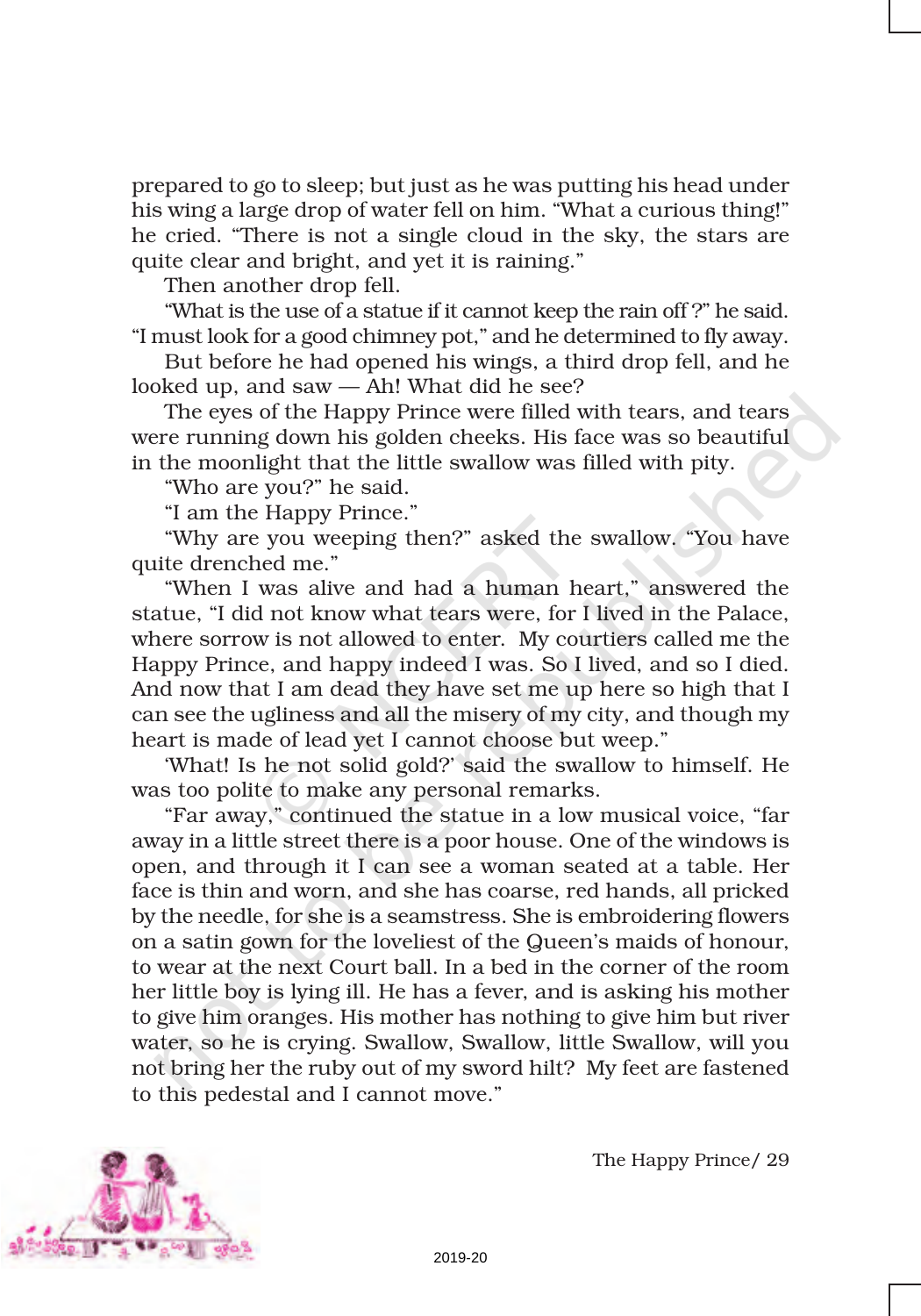"I am waited for in Egypt," said the swallow. "My friends are flying up and down the Nile, and talking to the large lotus flowers. Soon they will go to sleep."

The Prince asked the swallow to stay with him for one night and be his messenger. "The boy is so thirsty, and the mother so sad," he said.

"I don't think I like boys," answered the swallow. "I want to go to Egypt."

But the Happy Prince looked so sad that the little swallow was sorry. "It is very cold here," he said. But he agreed to stay with him for one night and be his messenger.

"Thank you, little Swallow," said the Prince.

The swallow picked out the great ruby from the Prince's sword, and flew away with it in his beak over the roofs of the town.

He passed by the cathedral tower, where the white marble angels were sculptured. He passed by the palace and heard the sound of dancing. A beautiful girl came out on the balcony with her lover.

"I hope my dress will be ready in time for the State ball," she said. "I have ordered flowers to be embroidered on it, but the seamstresses are so lazy."

He passed over the river, and saw the lanterns hanging on the masts of the ships. At last he came to the poor woman's house and looked in. The boy was tossing feverishly on his bed, and the mother had fallen asleep, she was so tired. In he hopped, and laid the great ruby on the table beside the woman's thimble. Then he flew gently round the bed, fanning the boy's forehead with his wings. "How cool I feel!" said the boy, "I must be getting better;" and he sank into a delicious slumber.

Then the swallow flew back to the Happy Prince, and told him what he had done. "It is curious," he remarked, "but I feel quite warm now, although it is so cold."

"That is because you have done a good action," said the Prince. And the little swallow began to think, and then fell asleep. Thinking always made him sleepy.

When day broke he flew down to the river and had a bath. "Tonight I go to Egypt," said the swallow, and he was in high



30 / Moments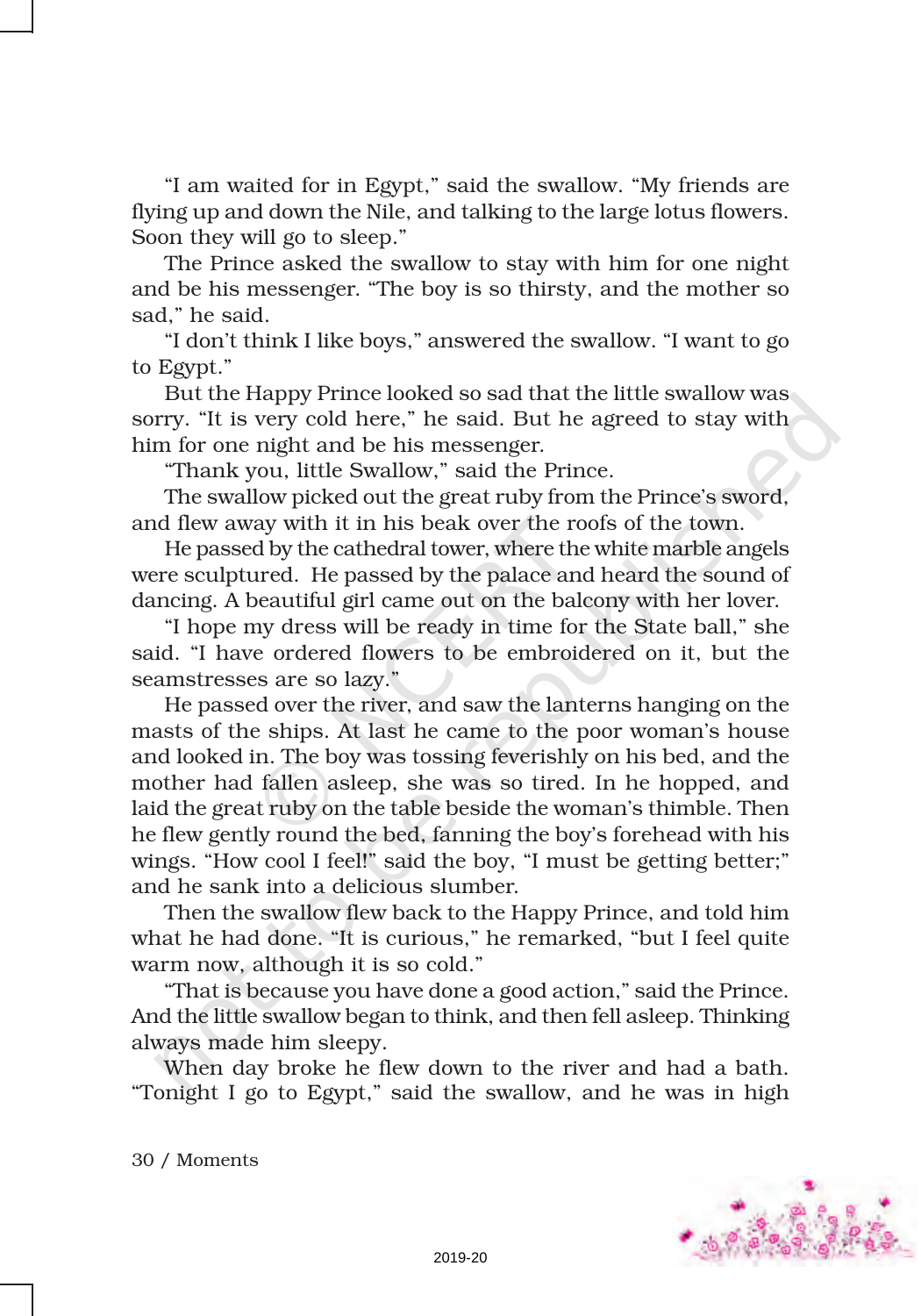

spirits at the prospect. He visited all the monuments and sat a long time on top of the church steeple.

When the moon rose he flew back to the Happy Prince.

"Have you any commissions for Egypt?" he cried. "I am just starting."

"Swallow, Swallow, little Swallow," said the Prince, "will you stay with me one night longer?"

"I am waited for in Egypt," answered the swallow.

"Swallow, Swallow, little Swallow," said the Prince, "far away across the city I see a young man in a garret. He is leaning over a desk covered with papers, and in the glass by his side there is a bunch of withered violets. His hair is brown and crisp, and his lips are red as a pomegranate, and he has large and dreamy eyes. He is trying to finish a play for the Director of the Theatre, but he is too cold to write any more. There is no fire in the grate, and hunger has made him faint."

"I will wait with you one night longer," said the swallow, who really had a good heart. He asked if he should take another ruby to the young playwright.

"Alas! I have no ruby now," said the Prince. "My eyes are all that I have left. They are made of rare sapphires, which were

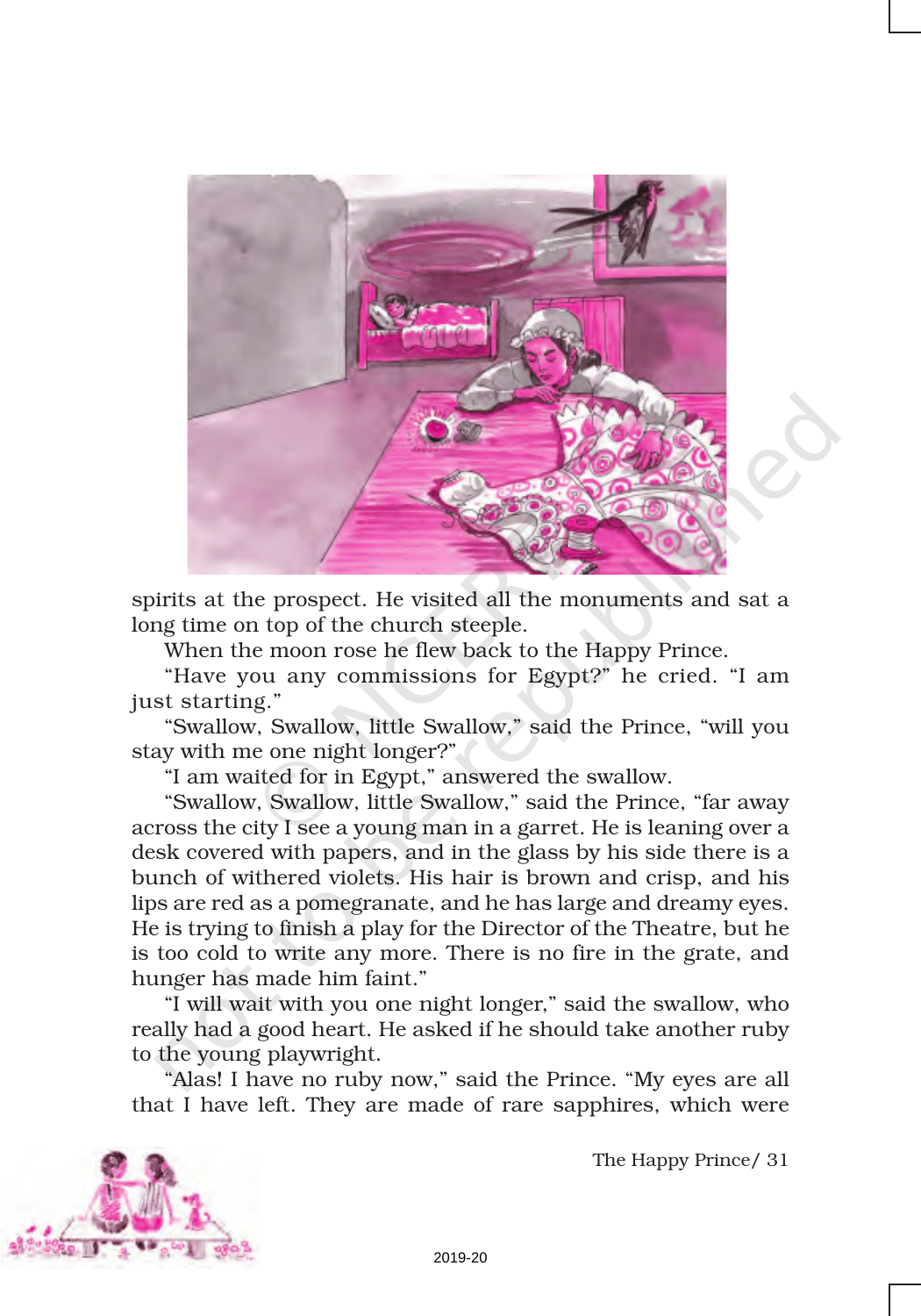

brought out of India a thousand years ago." He ordered the swallow to pluck out one of them and take it to the playwright. "He will sell it to the jeweller, and buy firewood, and finish his play," he said.

"Dear Prince," said the swallow, "I cannot do that," and he began to weep.

"Swallow, Swallow, little Swallow," said the Prince, "do as I command you."

So the swallow plucked out the Prince's eye, and flew away to the young man's garret. It

was easy enough to get in, as there was a hole in the roof. Through this he darted, and came into the room. The young man had his head buried in his hands, so he did not hear the flutter of the bird's wings, and when he looked up he found the beautiful sapphire lying on the withered violets.

"I am beginning to be appreciated," he cried. "This is from some great admirer. Now I can finish my play," and he looked quite happy.

The next day the swallow flew down to the harbour. He sat on the mast of a large vessel and watched the sailors working. "I am going to Egypt," cried the swallow, but nobody minded, and when the moon rose he flew back to the Happy Prince.

"I have come to bid you goodbye," he cried.

"Swallow, Swallow, little Swallow," said the Prince, "will you not stay with me one night longer?"

"It is winter," answered the swallow, "and the snow will soon be here. In Egypt the sun is warm on the green palm trees, and the crocodiles lie in the mud and look lazily about them."

"In the square below," said the Happy Prince, "there stands a little matchgirl. She has let her matches fall in the gutter, and they are all spoiled. Her father will beat her if she does not bring home some money, and she is crying. She has no shoes or

32 / Moments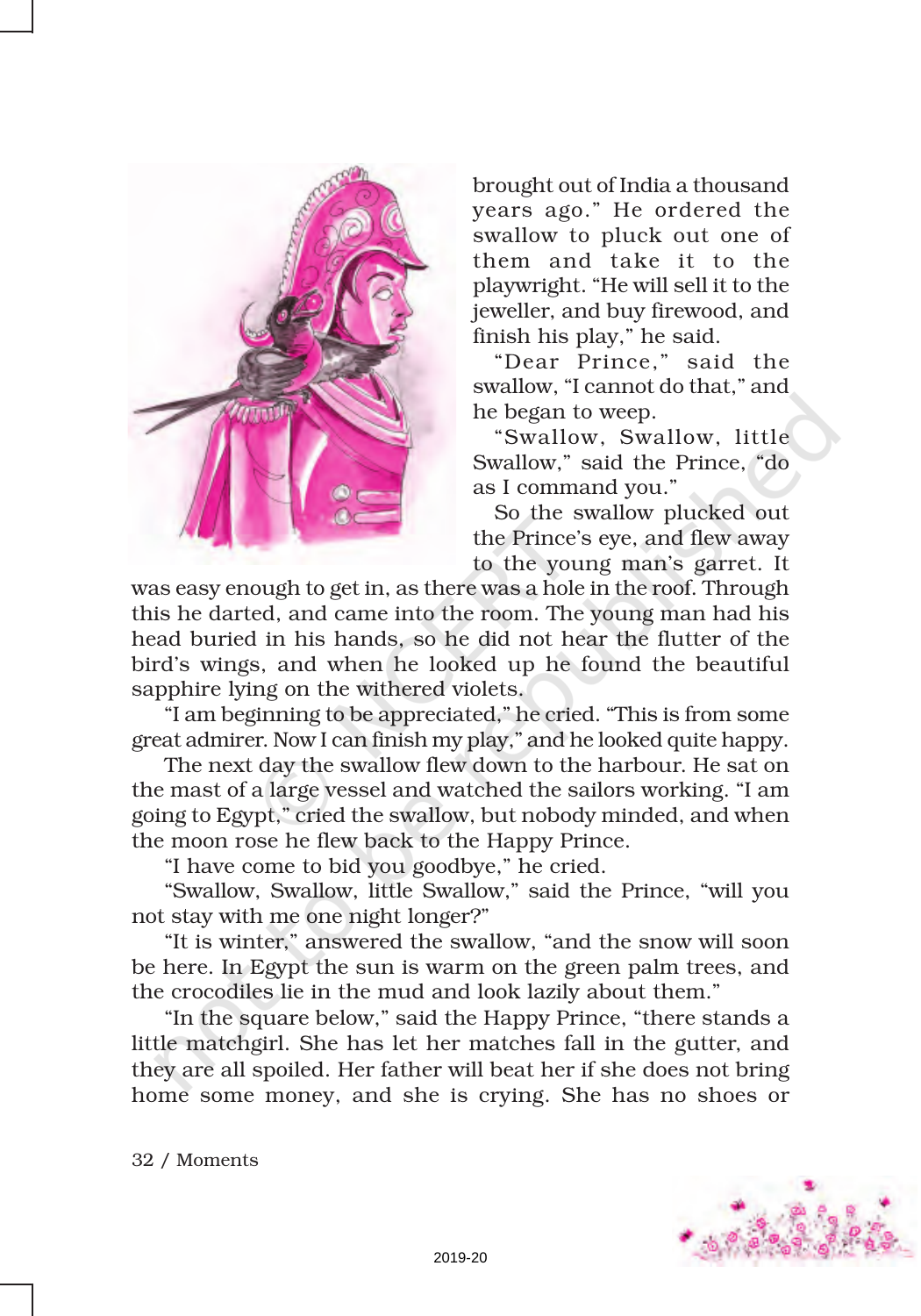stockings, and her little head is bare. Pluck out my other eye, and give it to her, and her father will not beat her."

"I will stay with you one night longer," said the swallow, "but I cannot pluck out your eye. You would be quite blind then."

"Swallow, Swallow, little Swallow," said the Prince, "do as I command you."

So he plucked out the Prince's other eye, and darted down with it. He swooped past the matchgirl, and slipped the jewel into the palm of her hand.

"What a lovely bit of glass!" cried the little girl; and she ran home, laughing.

Then the swallow came back to the Prince. "You are blind now," he said, "so I will stay with you always."

"No, little Swallow," said the poor Prince, "you must go away to Egypt."

"No, I will stay with you always," said the swallow, and he slept at the Prince's feet.

All the next day he sat on the Prince's shoulder, and told him stories of what he had seen in strange lands.

"Dear little Swallow," said the Prince, "you tell me of marvellous things, but more marvellous than anything is the suffering of men and women. There is no Mystery so great as Misery. Fly over my city, little Swallow, and tell me what you see there."

So the swallow flew over the great city, and saw the rich making merry in their beautiful houses, while the beggars were sitting at the gates. He flew into dark lanes, and saw the white faces of starving children looking out listlessly at the black streets. Under the archway of a bridge two little boys were lying in each other's arms to try and keep themselves warm. "How hungry we are!" they said. "You must not lie here," shouted the watchman, and they wandered out into the rain.

Then he flew back and told the Prince what he had seen.

"I am covered with fine gold," said the Prince. "You must take it off, leaf by leaf, and give it to the poor; the living always think that gold can make them happy."

Leaf after leaf of the fine gold the swallow picked off, till the Happy Prince looked quite dull and grey. Leaf after leaf of the

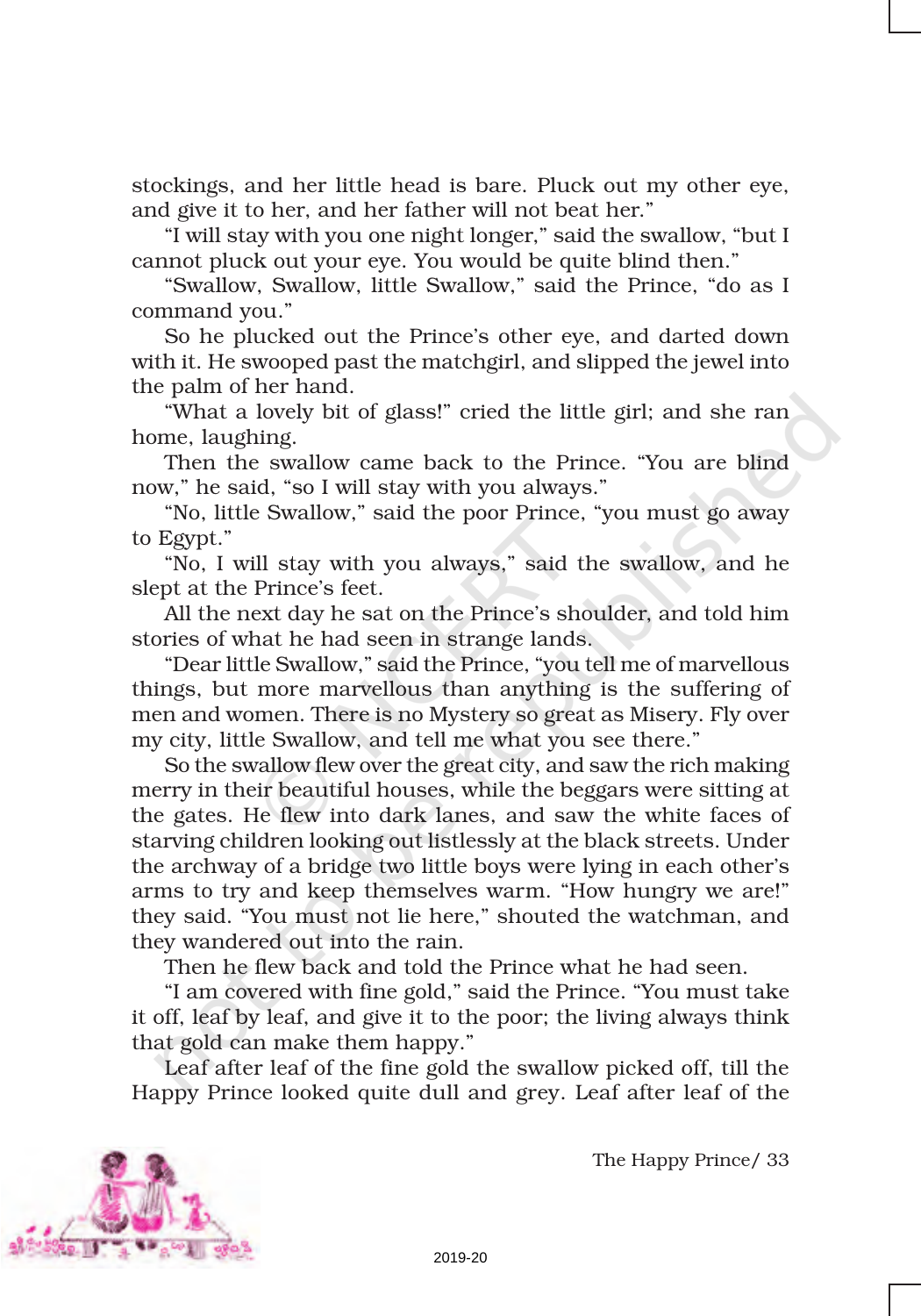fine gold he brought to the poor, and the children's faces grew rosier, and they laughed and played in the street. "We have bread now!" they cried.

Then the snow came, and after the snow came the frost. The streets looked as if they were made of silver. Everybody went about in furs, and the little boys wore scarlet caps and skated on the ice.

The poor little swallow grew colder and colder, but he would not leave the Prince, he loved him too well. He picked up crumbs outside the baker's door when the baker was not looking, and tried to keep himself warm by flapping his wings.

But at last he knew that he was going to die. He had just enough strength to fly up to the Prince's shoulder once more. "Goodbye, dear Prince!" he murmured. "Will you let me kiss your hand?

"I am glad that you are going to Egypt at last, little Swallow," said the Prince. "You have stayed too long here but you must kiss me on the lips, for I love you."

"It is not to Egypt that I am going," said the swallow. "I am going to the House of Death. Death is the brother of Sleep, is he not?"

And he kissed the Happy Prince on the lips, and fell down dead at his feet.

At that moment a curious crack sounded inside the statue, as if something had broken. The fact is that the leaden heart had snapped right in two. It certainly was a dreadfully hard frost.

Early the next morning the Mayor was walking in the square below in company with the Town Councillors. As they passed the column he looked up at the statue. "Dear me! How shabby the Happy Prince looks!" he said.

"How shabby, indeed!" cried the Town Councillors, who always agreed with the Mayor and they went up to look at it.

"The ruby has fallen out of his sword, his eyes are gone, and he is golden no longer," said the Mayor. "In fact, he is little better than a beggar!"

"Little better than a beggar," said the Town Councillors.

"And here is actually a dead bird at his feet!" continued the Mayor. "We must really issue a proclamation that birds are not



34 / Moments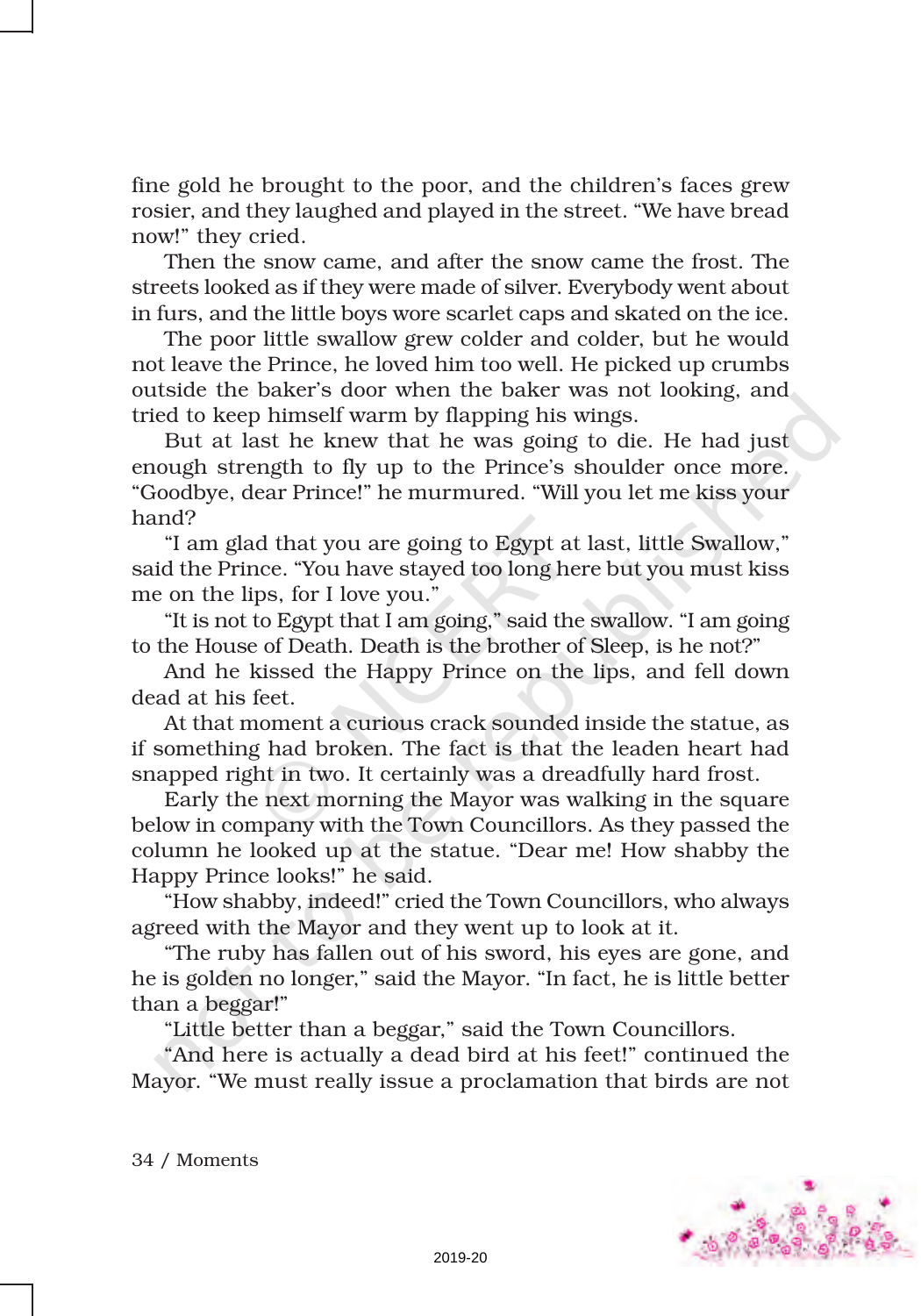

to be allowed to die here." And the Town Clerk made a note of the suggestion.

So they pulled down the statue of the Happy Prince. "As he is no longer beautiful he is no longer useful," said the Art Professor at the University.

Then they melted the statue in a furnace. "What a strange thing!" said the overseer of the workmen at the foundry. "This broken lead heart will not melt in the furnace. We must throw it away." So they threw it on a dust heap where the dead swallow was also lying.

*"Bring me the two most precious things in the city," said God to one of His Angels; and the Angel brought Him the leaden heart and the dead bird.*

*"You have rightly chosen," said God, "for in my garden of Paradise this little bird shall sing for ever more and in my city of gold the Happy Prince shall praise me."*

OSCAR WILDE